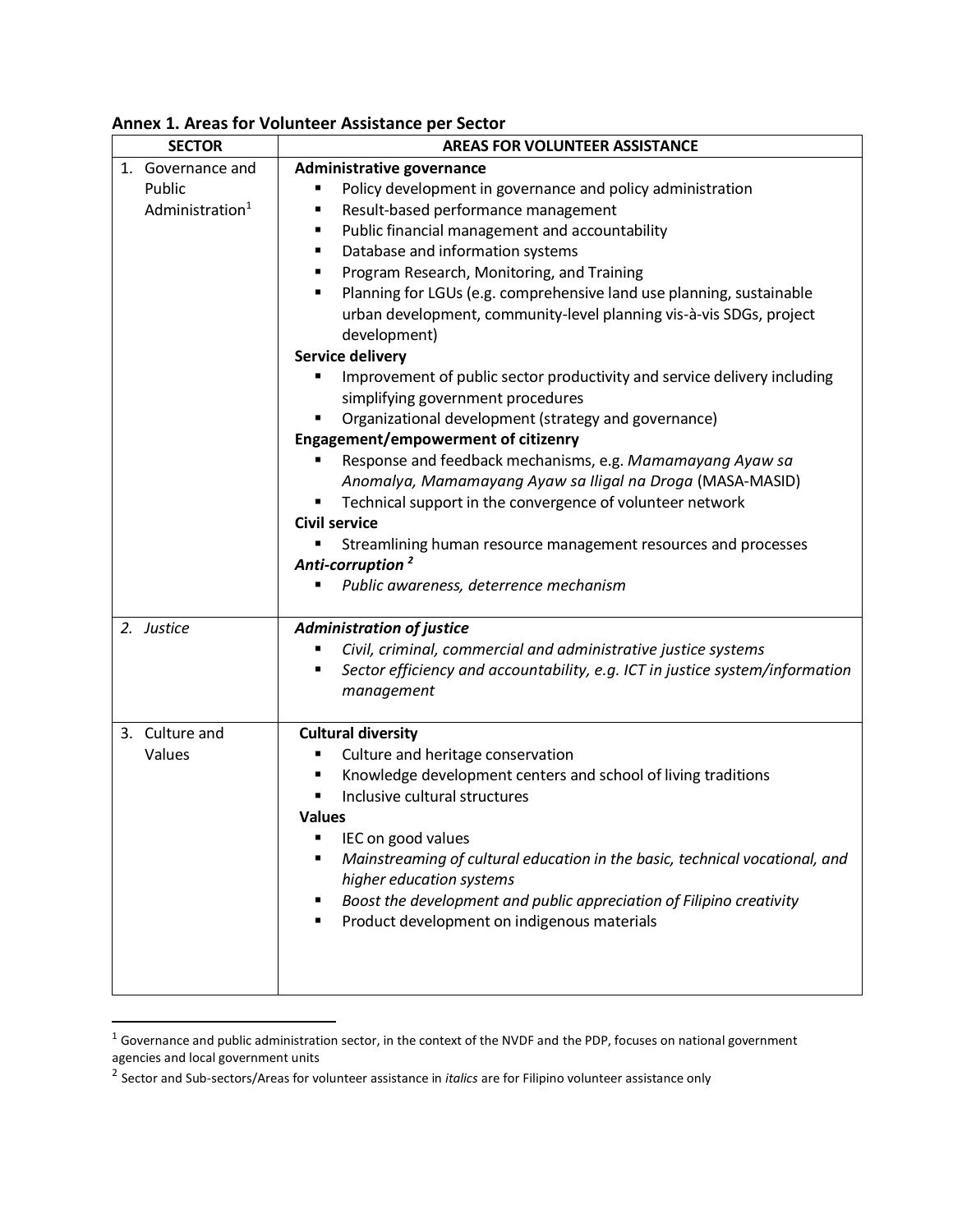| <b>SECTOR</b>      | <b>AREAS FOR VOLUNTEER ASSISTANCE</b>                                                           |
|--------------------|-------------------------------------------------------------------------------------------------|
|                    | <b>Governance and development</b>                                                               |
|                    | Institutional reforms for cultural development<br>٠                                             |
|                    | Support accessibility of cultural resources for vulnerable sectors of society<br>$\blacksquare$ |
|                    | (IPs, women, youth and children, PWDs)                                                          |
|                    | Support to establishment of historic and cultural complexes: survey and<br>$\blacksquare$       |
|                    | documentation, mapping or identification of historic sites                                      |
|                    | Support to national comprehensive cultural statistics<br>٠                                      |
|                    |                                                                                                 |
| 4. Agriculture and | <b>Agricultural production</b>                                                                  |
| Fishery            | Intensified rice production<br>٠                                                                |
|                    | <b>Upland Farming</b><br>٠                                                                      |
|                    | Organic farming<br>٠                                                                            |
|                    | Crop diversification<br>٠                                                                       |
|                    | Production of High-value Crops<br>٠                                                             |
|                    | Farm machinery & equipment<br>٠                                                                 |
|                    | Sustainable/resilient farming<br>٠                                                              |
|                    | Climate-resilient small-scale irrigation systems<br>٠                                           |
|                    | Introduction of new or better farm technologies or farming systems<br>$\blacksquare$            |
|                    |                                                                                                 |
|                    | Animal husbandry                                                                                |
|                    | Veterinary Medicine/Animal Health<br>п                                                          |
|                    | Dairy Farming<br>٠                                                                              |
|                    | Poultry<br>٠                                                                                    |
|                    | <b>Fisheries management</b>                                                                     |
|                    | <b>Capacity building</b>                                                                        |
|                    | Community Organizing/Organization of Small Farmers & Fishers into<br>п                          |
|                    | <b>Formal Cluster</b>                                                                           |
|                    | Demo Farm<br>٠                                                                                  |
|                    | <b>Agricultural Education</b><br>٠                                                              |
|                    | Cooperative Development<br>Ξ                                                                    |
|                    | Livelihood/Agri-enterprise development                                                          |
|                    | Community-based enterprise<br>п                                                                 |
|                    | Provision of non-farm livelihood options<br>$\blacksquare$                                      |
|                    | <b>Research and Development</b>                                                                 |
|                    | Investment in research and development<br>$\blacksquare$                                        |
|                    |                                                                                                 |
| 5. Industry and    | Local and foreign investments                                                                   |
| Services           | Value and supply chain linkages                                                                 |
|                    | Process improvement and streamlining                                                            |
|                    | <b>Market access</b>                                                                            |
|                    | Expansion of access to existing and new ASEAN market<br>٠                                       |
|                    | <b>Competitiveness, innovativeness and resilience</b>                                           |
|                    | Access to new technology and innovation<br>٠                                                    |
|                    | Cluster-based industrial approach<br>٠                                                          |
|                    | Green manufacturing<br>٠                                                                        |
|                    | Enhanced labor capacities (including language development program)<br>٠                         |
|                    |                                                                                                 |
|                    |                                                                                                 |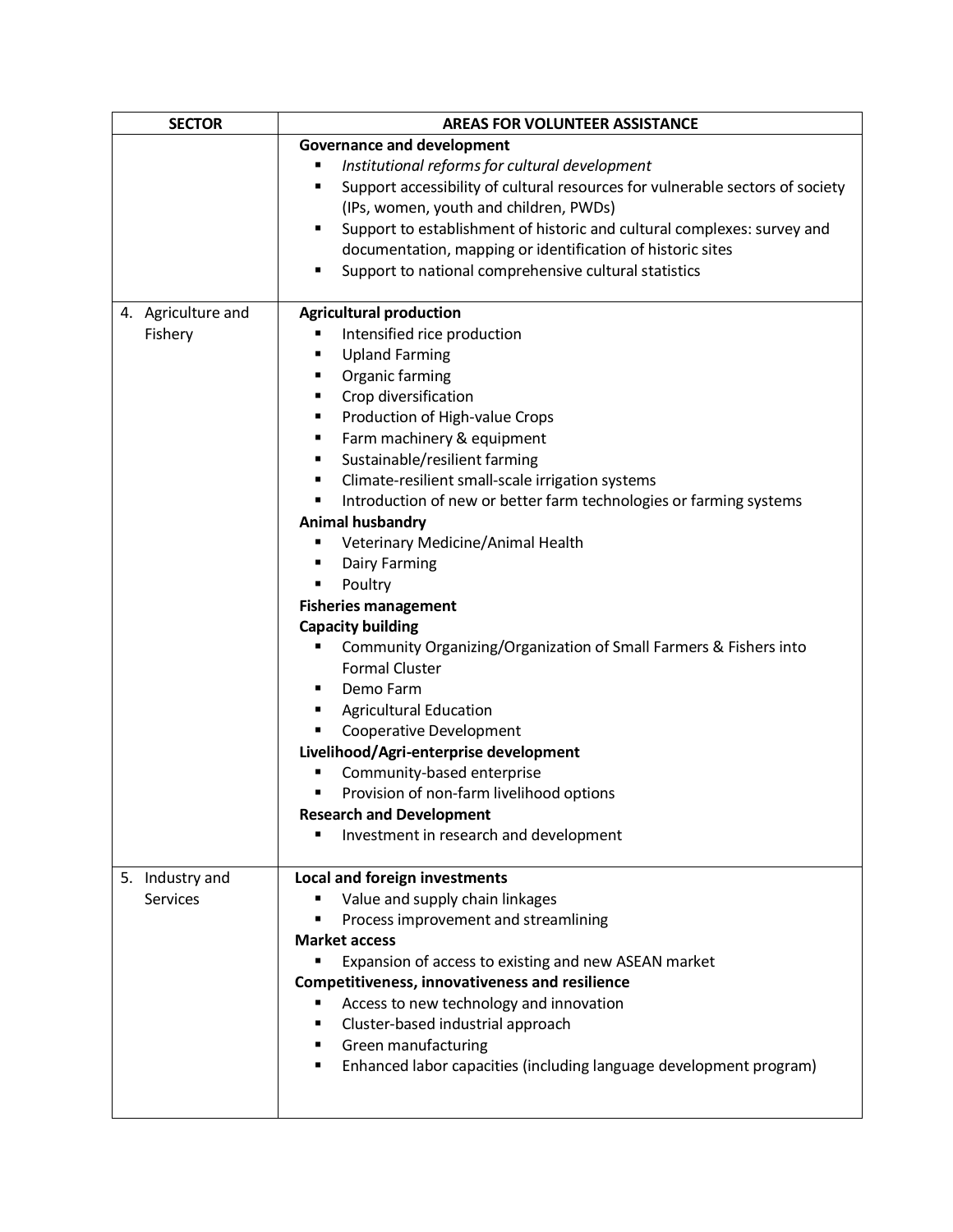| <b>SECTOR</b> | <b>AREAS FOR VOLUNTEER ASSISTANCE</b>                                                                                                     |
|---------------|-------------------------------------------------------------------------------------------------------------------------------------------|
|               | <b>Access to production networks</b>                                                                                                      |
|               | Linkages between MSMEs and large corporations                                                                                             |
|               | Inclusive business models and social enterprise<br>٠                                                                                      |
|               | <b>Access to micro-finance</b>                                                                                                            |
|               | Financial literacy training and support to MSMEs, cooperatives, and<br>п                                                                  |
|               | entrepreneurs                                                                                                                             |
|               | Productivity, efficiency and resilience                                                                                                   |
|               | Resilient livelihood                                                                                                                      |
|               | Expansion of Small Enterprise Technology Upgrading Program (SET UP) and<br>٠                                                              |
|               | <b>Shared Service Facilities</b>                                                                                                          |
|               | Tourism / Eco-tourism<br>٠                                                                                                                |
|               | Handicrafts and furniture making /Food processing<br>٠                                                                                    |
|               | Quality management and productivity improvement<br>٠                                                                                      |
|               | Product development, marketing, and fund raising<br>٠                                                                                     |
|               | Support to DTI-One Town One Product (OTOP) program<br>٠                                                                                   |
|               |                                                                                                                                           |
| 6. Education  | <b>Education policy development</b>                                                                                                       |
|               | Research, innovation, & extension services<br>п                                                                                           |
|               | Support to full implementation of K-12 Program<br>٠                                                                                       |
|               | Support to curricular reforms (science and technology, culture and the arts,<br>٠                                                         |
|               | drug abuse prevention, reproductive health, gender, environment, DRRM,                                                                    |
|               | and climate change)                                                                                                                       |
|               | <b>Basic education inputs</b>                                                                                                             |
|               | Literacy (English, IT/Computer, Math, Science)<br>٠                                                                                       |
|               | School-based interventions to keep children in school (e.g. counseling,<br>٠                                                              |
|               | feeding, etc.)                                                                                                                            |
|               | Early childhood education (universal kindergarten)<br>٠                                                                                   |
|               | Improvement of learning facilities<br>٠                                                                                                   |
|               | Technical and vocational education training (TVET); Support to specialized<br>٠                                                           |
|               | subjects in Grades 9-12 especially on Technical Vocational Livelihood (TVL)                                                               |
|               | track                                                                                                                                     |
|               | Career counselling to junior and senior high school students; support to<br>٠                                                             |
|               | Career Guidance Advocacy Program for graduates of technical and                                                                           |
|               | vocational education under the Department of Labor and Employment                                                                         |
|               | (DOLE)                                                                                                                                    |
|               | Inclusive education and access to quality tertiary education<br>Flexible Learning options (FLO) including the Alternative Learning System |
|               | (ALS), Special Education (SPED), Alternative Delivery Modes (ADMs), IP                                                                    |
|               | education, and other inclusive education programs                                                                                         |
|               | Support to scholarship of indigent students<br>٠                                                                                          |
|               | <b>Support to Schools and Learners Program</b>                                                                                            |
|               | Government-Academe-Industry collaboration                                                                                                 |
|               | <b>Education human resource development</b>                                                                                               |
|               | Curricular reforms and improvement of teacher competencies in English,<br>п                                                               |
|               | Math, Science, Technology and Engineering                                                                                                 |
|               | Creative arts, music, and foreign languages<br>٠                                                                                          |
|               |                                                                                                                                           |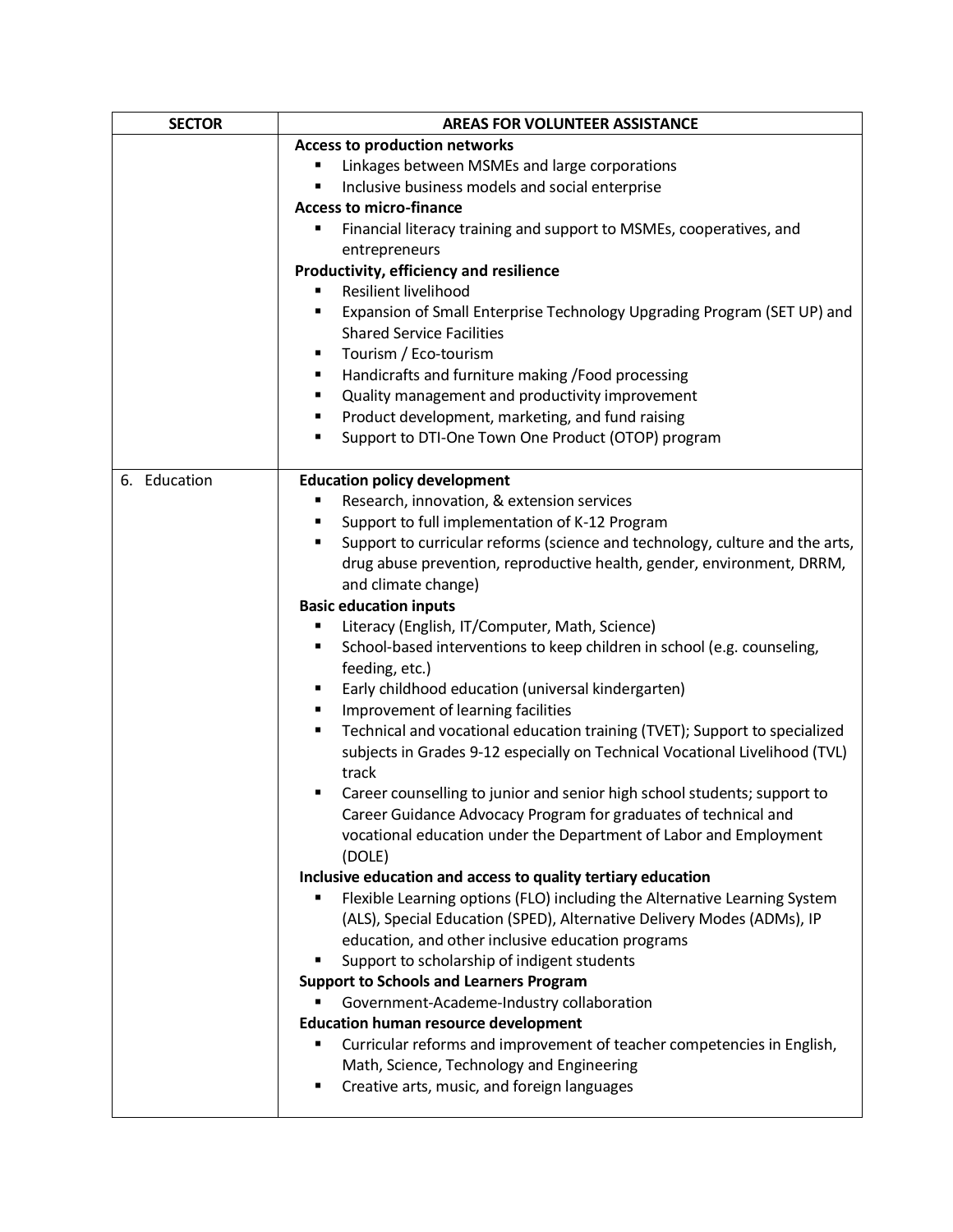| <b>SECTOR</b> | <b>AREAS FOR VOLUNTEER ASSISTANCE</b>                                                       |
|---------------|---------------------------------------------------------------------------------------------|
|               | Infrastructure Support <sup>3</sup>                                                         |
|               | Support to the construction of learning facilities and/or day care centers                  |
|               | Monitoring and evaluation of school infrastructure<br>٠                                     |
| 7. Health     | <b>Healthcare governance</b>                                                                |
|               | Support to eHealth (e.g. electronic medical records), data analysis                         |
|               | Information, education and communication<br>٠                                               |
|               | Monitoring and evaluation<br>п                                                              |
|               | Preventive and promotive health care                                                        |
|               | Reproductive and sexual health (including teenage pregnancy)<br>٠                           |
|               | Support to the establishment and management of teen centers<br>٠                            |
|               | Maternal, Newborn and Child Health<br>٠                                                     |
|               | National immunization<br>٠                                                                  |
|               | Prevention and control of communicable diseases (tuberculosis, HIV/AIDS <sup>4</sup> ,<br>٠ |
|               | malaria, rabies, etc.) and non-communicable/lifestyle diseases                              |
|               | Disaster risk management for health, emergency care (e.g. health<br>٠                       |
|               | emergency management including emergency drugs and supplies),                               |
|               | palliative care, dental care, pharmaceutical care, physical medicine and                    |
|               | rehabilitation (e.g. habilitation and rehabilitation, and developmental                     |
|               | behavioral pediatrics) for persons with disability, among others                            |
|               | Water, Sanitation, and Hygiene (WASH)<br>٠                                                  |
|               | Support to feeding programs (including activities implemented by the<br>٠                   |
|               | Barangay Population Volunteers, Barangay Nutrition scholars and                             |
|               | Responsible Parenthood and Reproductive Health National                                     |
|               | Implementation Team (RPRH NIT)                                                              |
|               | Quality nutrition and healthcare<br>٠                                                       |
|               | Monitoring and evaluation<br>٠                                                              |
|               | <b>Curative health care</b>                                                                 |
|               | DOH hospital operations and upgrading of health facilities (e.g. disability<br>п            |
|               | screening, etc.)                                                                            |
|               | Drug abuse treatment and management                                                         |
|               | Service delivery networks                                                                   |
|               | Human resource support to health programs in high poverty,                                  |
|               | geographically isolated and disadvantaged areas (GIDAs), and                                |
|               | municipalities with indigenous people (IP)                                                  |
|               | Training to health service providers (including online courses)<br>٠                        |
|               | Health facilities enhancement and maintenance system<br>٠                                   |
|               | Blood safety and adequacy                                                                   |
|               | Functional and efficient networks of healthcare providers<br>٠                              |
|               | Human Resource for Health researches/study                                                  |
|               |                                                                                             |
|               |                                                                                             |
|               |                                                                                             |

 3 Sector and Sub-sectors/Areas for volunteer assistance in *italics* are for Filipino volunteer assistance only 4 For HIV/AIDS case areas, refer to

[https://www.aidsdatahub.org/sites/default/files/publication/EB\\_HIV\\_June\\_AIDSreg2018.pdf](https://www.aidsdatahub.org/sites/default/files/publication/EB_HIV_June_AIDSreg2018.pdf)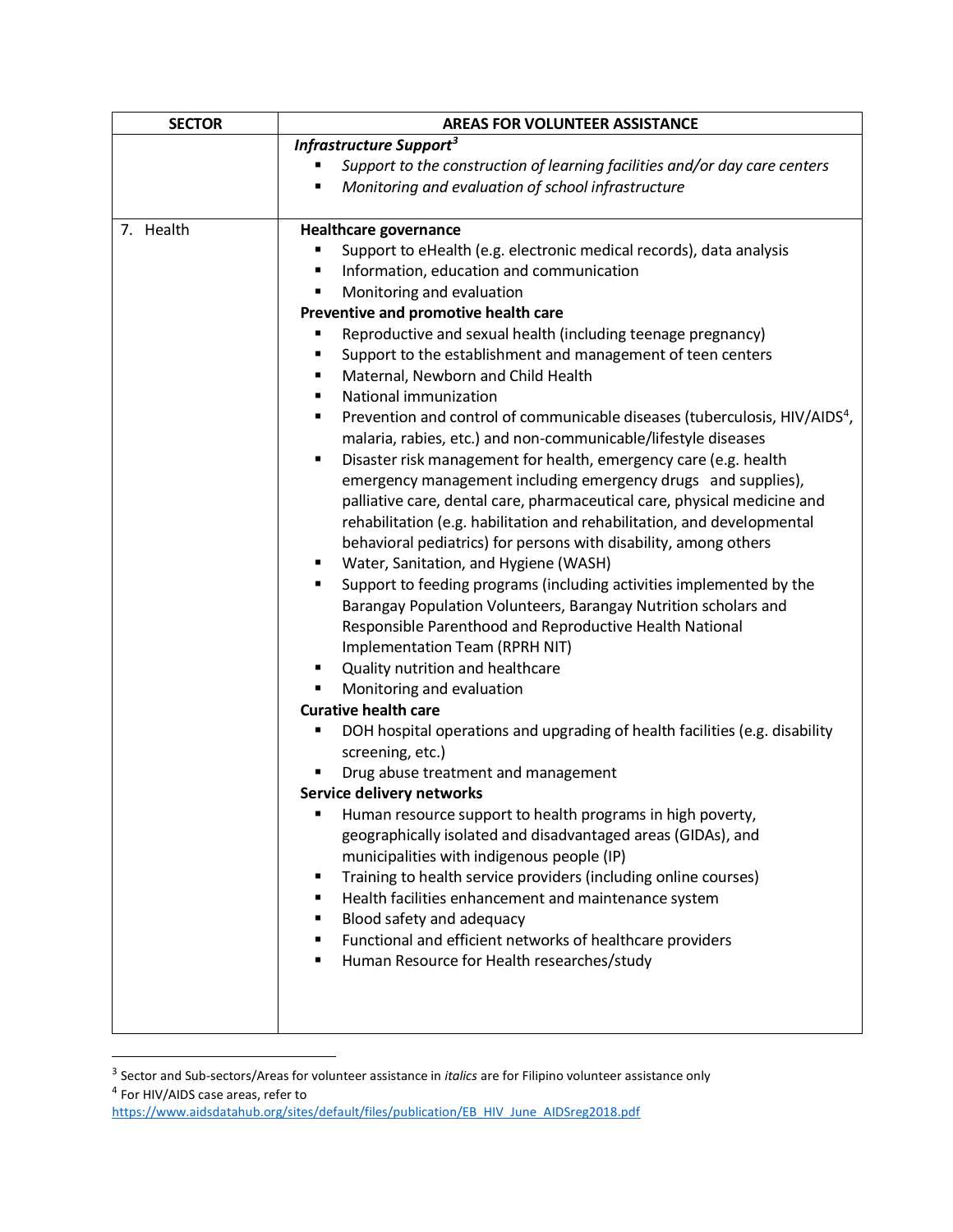| <b>SECTOR</b>      | <b>AREAS FOR VOLUNTEER ASSISTANCE</b>                                                              |
|--------------------|----------------------------------------------------------------------------------------------------|
| 8. Social Services | <b>Promotive social welfare</b>                                                                    |
|                    | Support to Conditional Cash Transfer and Pantawid Pamilya Program<br>٠                             |
|                    | <b>Protective social welfare</b>                                                                   |
|                    | Communication development and advocacy on social services<br>٠                                     |
|                    | Children & families at-risk on the streets<br>٠                                                    |
|                    | Preventive programs against illegal drug use<br>٠                                                  |
|                    | Aftercare, reintegration, & transformation support services for recovering<br>٠<br>drug dependents |
|                    | Service delivery to vulnerable sectors (persons with disability, Overseas<br>٠                     |
|                    | Filipino Workers and families, women, children, older persons, IP, OSY,                            |
|                    | informal sector, solo parents)                                                                     |
|                    | Support to justice system of vulnerable sectors<br>٠                                               |
|                    | Mental health & psychosocial support<br>٠                                                          |
|                    | <b>Occupational Therapy Training</b><br>٠                                                          |
|                    | Gender and Development<br>٠                                                                        |
|                    | Foster Care Program and Child Rights Advocacy<br>٠                                                 |
|                    | Risk Transfer Mechanisms for the vulnerable<br>٠                                                   |
|                    | Support for refurbishment/repair of DSWD facilities <sup>5</sup><br>٠                              |
|                    | <b>Supplementary Feeding Program</b><br>٠                                                          |
|                    | Anti-Human trafficking<br>٠                                                                        |
|                    | Housing support/assistance to vulnerable households<br>٠                                           |
|                    | Technical assistance and resource augmentation                                                     |
|                    | Learning development interventions<br>٠<br>Technical assistance to LGUs<br>٠                       |
|                    | ٠                                                                                                  |
|                    | Resource augmentation to LGUs<br>Disaster response and management program                          |
|                    | Functionality and sustainability of Quick-Response Team<br>٠                                       |
|                    | Emergency preparedness equipment<br>٠                                                              |
|                    | crisis management and risk transfer mechanisms (RTMs) for the<br>٠                                 |
|                    | vulnerable                                                                                         |
|                    |                                                                                                    |
| 9. Science,        | <b>Commercialization and utilization of technologies</b>                                           |
| Technology and     | High-tech agriculture and upscaling of new technologies for sustainable<br>٠                       |
| Innovation (STI)   | agriculture, forestry, fisheries and management of natural resources                               |
|                    | (including production protocols, sustainable harvesting and postharvest                            |
|                    | technologies)                                                                                      |
|                    | Research & Development<br>٠                                                                        |
|                    | Information and awareness, and support on intellectual property or patent<br>٠                     |
|                    | applications                                                                                       |
|                    | Use of programs in project management and planning, e.g. GIS<br>٠                                  |
|                    | STI-based start-ups, enterprises and spin-offs                                                     |
|                    | Support to SETUP DOST program, small technology upgrading program,<br>п                            |
|                    | provision of technical support                                                                     |
|                    |                                                                                                    |
|                    |                                                                                                    |
|                    |                                                                                                    |

 5 Sector and Sub-sectors/Areas for volunteer assistance in *italics* are for Filipino volunteer assistance only.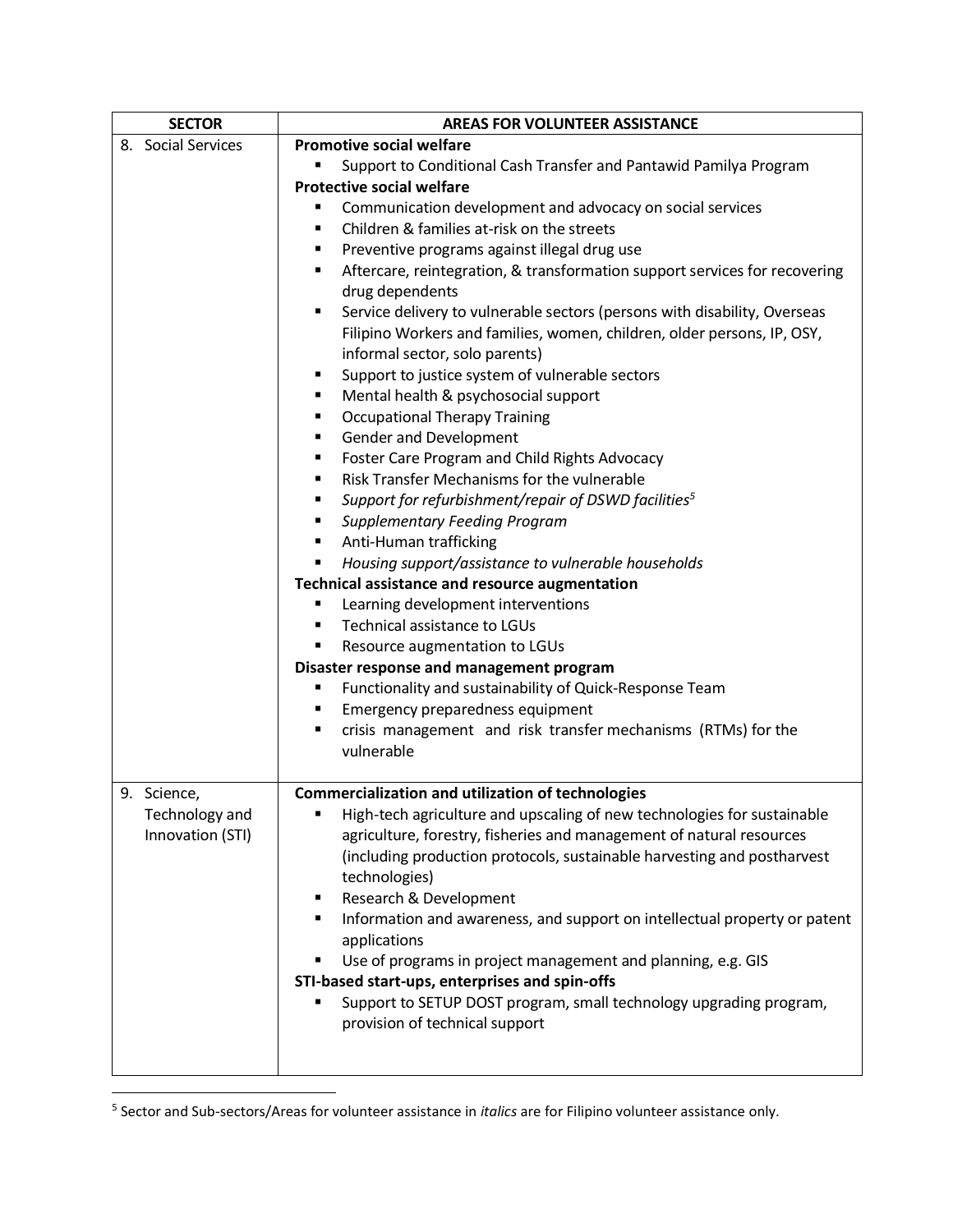| <b>SECTOR</b>   | <b>AREAS FOR VOLUNTEER ASSISTANCE</b>                                                                         |
|-----------------|---------------------------------------------------------------------------------------------------------------|
|                 | Creative knowledge and technology generation, acquisition and adoption                                        |
|                 | Support to research and development agenda: Harmonized National R&D<br>Agenda (2017-2022) <sup>6</sup>        |
|                 | Support to IT and communications -web development & communications<br>п                                       |
|                 | planning                                                                                                      |
|                 | Effective use of social media and digital communication                                                       |
|                 | Establishment and promotion of innovation hubs and testing laboratories<br>٠                                  |
|                 | Biotechnology for industry, agriculture, health and environment<br>п                                          |
|                 | Nanotechnology, artificial intelligence, nuclear science for energy, health,<br>٠                             |
|                 | agriculture and industry                                                                                      |
|                 | Info accessibility programs<br>П                                                                              |
| 10. Environment | Air, Water, Solid Waste Management                                                                            |
|                 | Support to full implementation of environmental laws: Clean Air Act, Clean                                    |
|                 | Water Act, and Ecological, Solid Waste Management Act (e.g. formulation                                       |
|                 | of sustainable consumption and production (SCP) practices), Toxic                                             |
|                 | Substances and Hazardous and Nuclear Waste Control Act                                                        |
|                 | Adopt-an-Estero Program <sup>7</sup>                                                                          |
|                 | <b>National Greening Program</b>                                                                              |
|                 | Support to the implementation of the National Greening Program (e.g.                                          |
|                 | maintenance and monitoring of reforested areas, hauling and planting of                                       |
|                 | seedlings, nursery establishment)<br>Promotion/Development of eco-tourism and sustainable community resource- |
|                 | based enterprise                                                                                              |
|                 | Forest protection and anti-Illegal logging                                                                    |
|                 | Forest and Watershed Protection and Management                                                                |
|                 | R&D Program on the Protection of Endemic Trees of the Philippines                                             |
|                 | <b>Biodiversity conservation and monitoring</b>                                                               |
|                 | Environmental Protection and Ecosystems Management including                                                  |
|                 | biodiversity conservation                                                                                     |
|                 | <b>Coastal and Marine Ecosystem Program</b>                                                                   |
|                 | Coastal and Fisheries Resources Management                                                                    |
|                 | Land administration and management                                                                            |
|                 | Support to Cadastral Survey Program                                                                           |
|                 | Geo-hazard, groundwater assessment and responsible mining                                                     |
|                 | Geo-hazard Mapping and Assessment Program (e.g. generation of high                                            |
|                 | resolution probabilistic hazard maps standard for all cities/ municipalities;                                 |
|                 | current maps vary per city and municipality)                                                                  |
|                 | Renewable energy                                                                                              |
|                 | <b>Manila Bay Clean Up</b>                                                                                    |
|                 |                                                                                                               |

ended by the Sease refer to the National R&D Agenda for the list of priorities: http://dost.gov.ph/knowledge-<br><sup>6</sup> Please refer to the National R&D Agenda for the list of priorities: <u>http://dost.gov.ph/knowledge</u>[resources/downloads/file/791-harmonized-national-r-d-agenda-2017-2022.html](http://dost.gov.ph/knowledge-resources/downloads/file/791-harmonized-national-r-d-agenda-2017-2022.html)

<sup>7</sup> Sector and Sub-sectors/Areas for volunteer assistance in *italics* are for Filipino volunteer assistance only